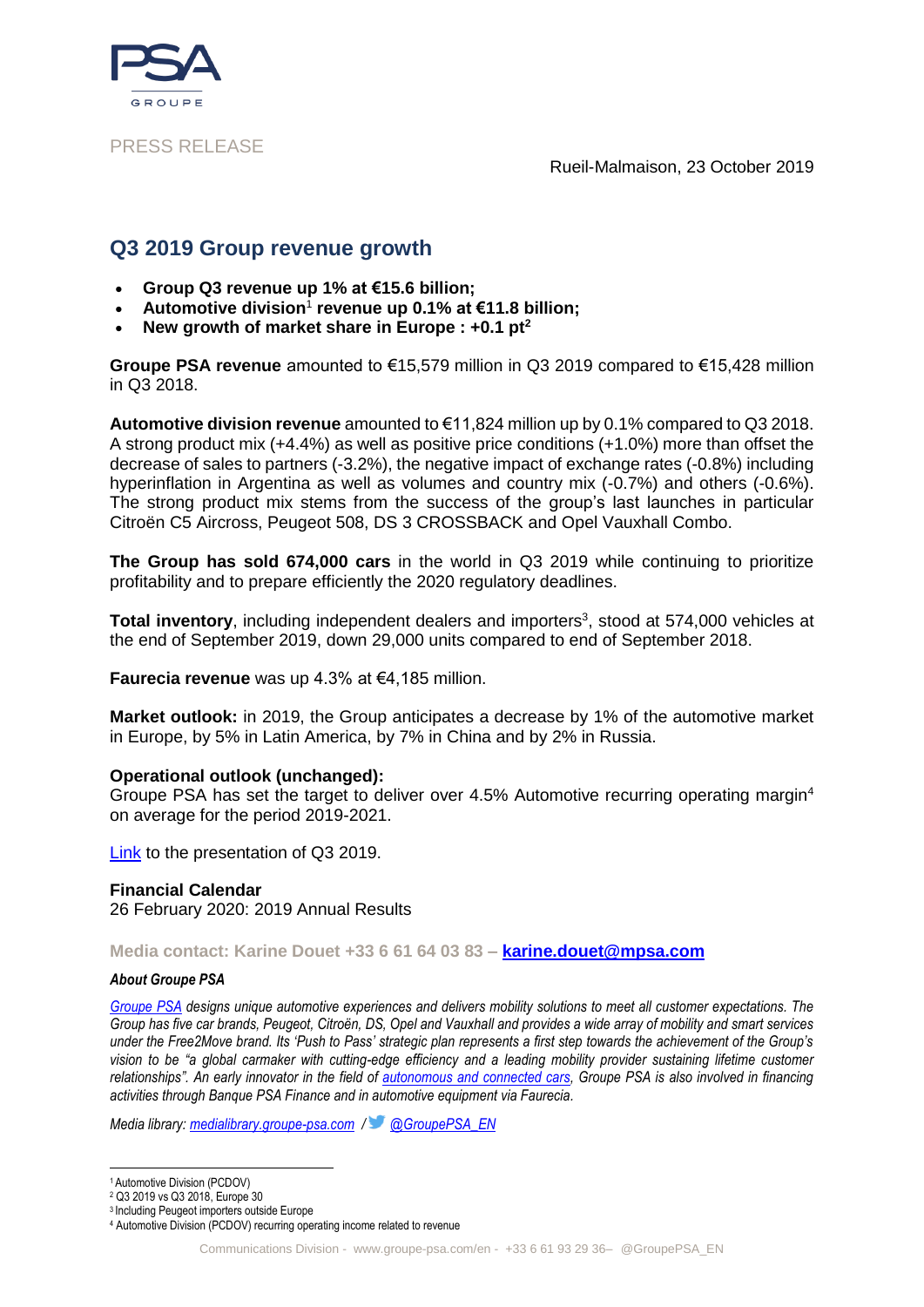

## **Attachments**

# **Revenue YTD September 2019 versus YTD September 2018**

| In million Euros                    | 9M 2018 | 9M 2019 | Change |
|-------------------------------------|---------|---------|--------|
| Automotive                          | 42,521  | 42,202  | (319)  |
| Faurecia                            | 13,005  | 13,157  | 152    |
| Other businesses and eliminations * | (1,503) | (1,441) | 62     |
| <b>Group Revenue</b>                | 54,023  | 53,918  | (105)  |

\* Including remaining activities of Banque PSA Finance

## **Revenue Q3 2019 versus Q3 2018**

| In million Euros                    | Q3 2018 | Q3 2019 | Change |
|-------------------------------------|---------|---------|--------|
| Automotive                          | 11,808  | 11,824  | 16     |
| Faurecia                            | 4,014   | 4,185   | 171    |
| Other businesses and eliminations * | (394)   | (430)   | (36)   |
| <b>Group Revenue</b>                | 15,428  | 15,579  | 151    |

\* Including remaining activities of Banque PSA Finance